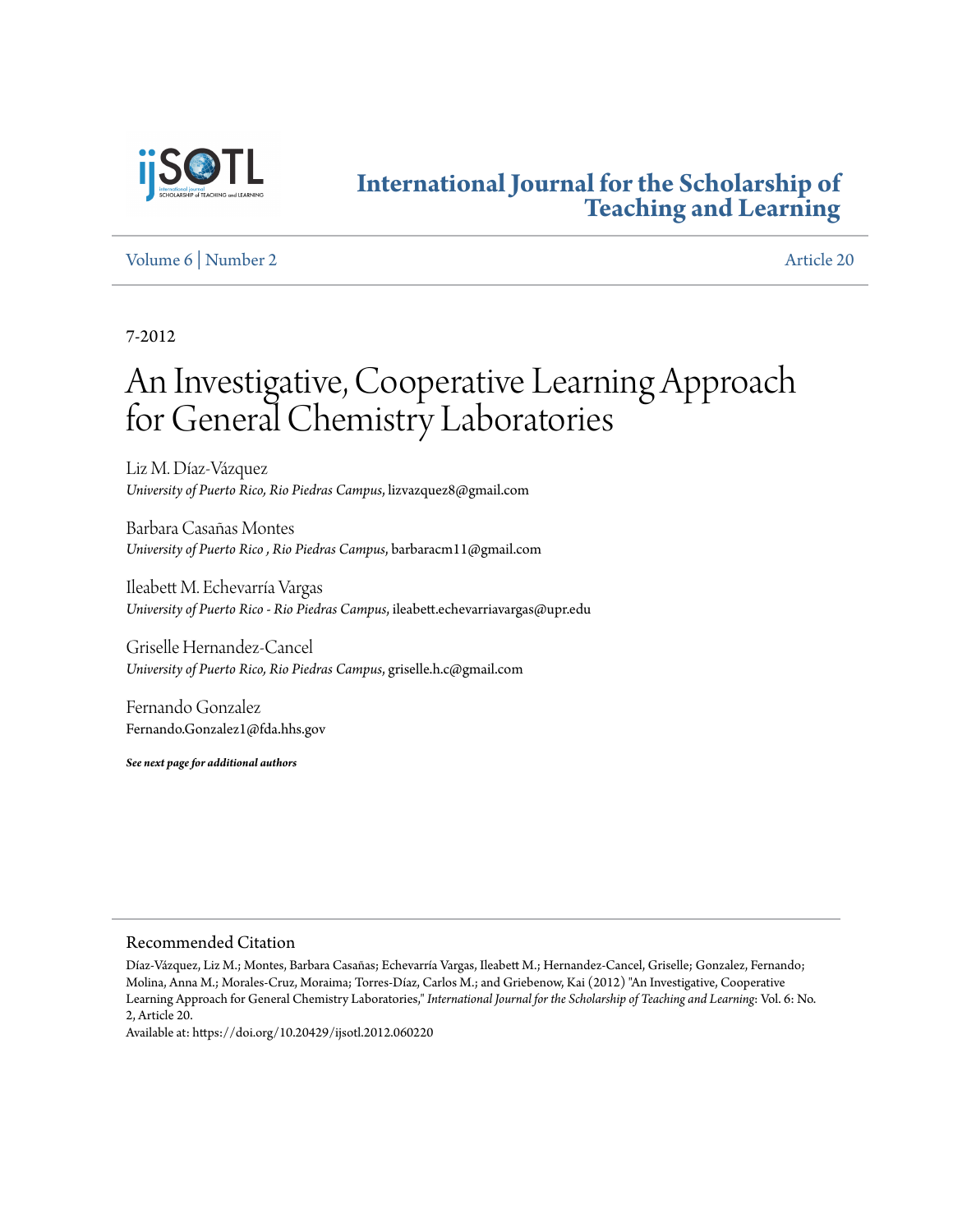# An Investigative, Cooperative Learning Approach for General Chemistry Laboratories

# **Abstract**

The integration of research and education is an essential component of our university's teaching philosophy. Recently, we made a curricular revision to facilitate such an approach in the General Chemistry Laboratory, to teach students that investigative approaches are at the core of sciences. The curriculum revision included new interdisciplinary experiments and a research project. Investigative, peer review, and cooperative learning strategies were introduced to enhance student learning and engagement. An environment in which students can analyze results within a laboratory session and reach comprehensive and quantitative conclusions was encouraged.

To assess our results, students completed questionnaires, evaluated their peers and themselves. Instructors evaluated students through written reports, oral presentations, pre- and post test, a practical exam and a final exam. Assessments of the learning outcomes were performed to determine the level of research skills development, the improvement in laboratory techniques, and depth in analysis of concepts. The experimental designs, implementation of results, and comparisons of student performances using traditional approaches are presented.

# **Keywords**

Cooperative learning, General chemistry laboratory, Peer-review, Research experience

#### **Authors**

Liz M. Díaz-Vázquez, Barbara Casañas Montes, Ileabett M. Echevarría Vargas, Griselle Hernandez-Cancel, Fernando Gonzalez, Anna M. Molina, Moraima Morales-Cruz, Carlos M. Torres-Díaz, and Kai Griebenow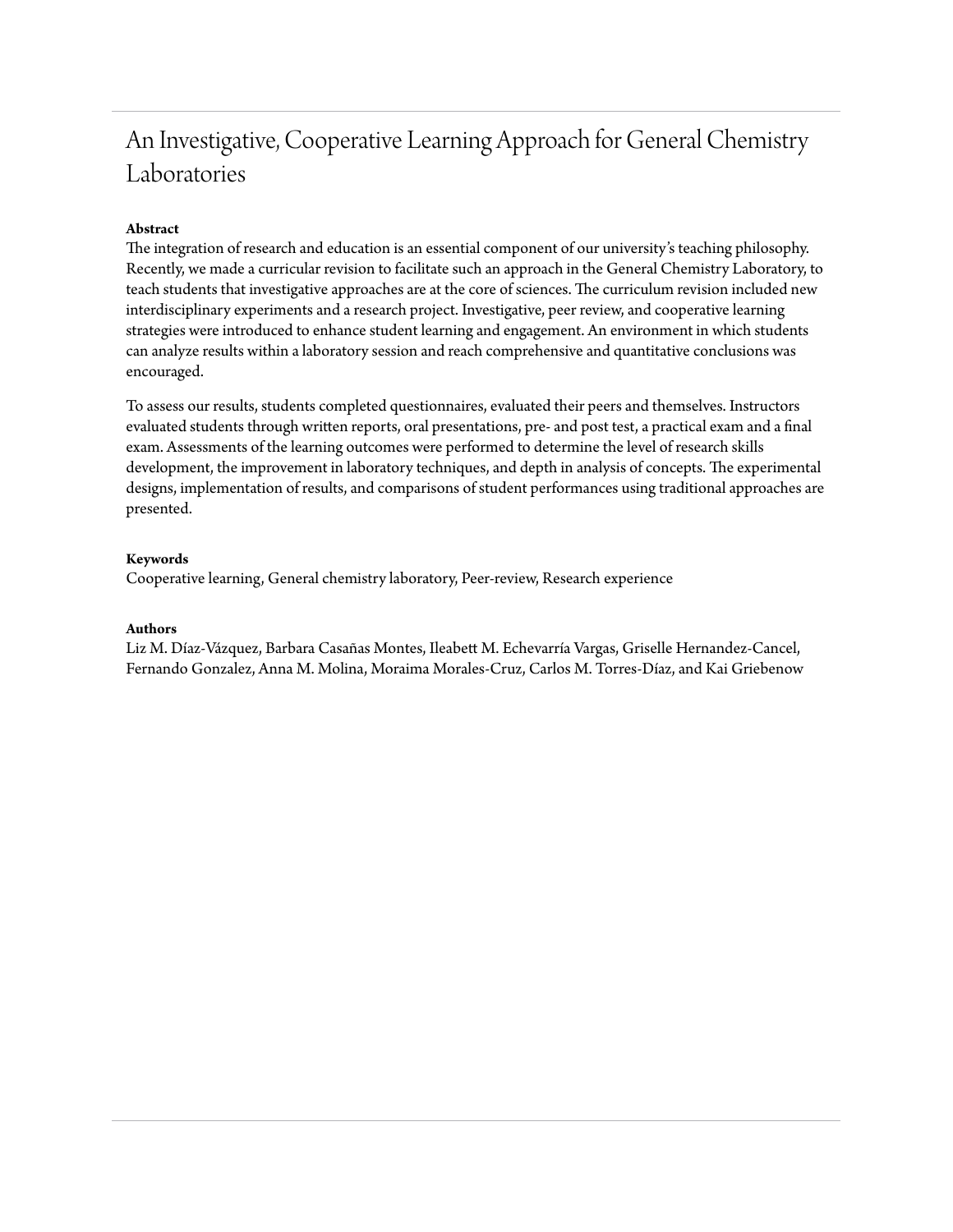# **An Investigative, Cooperative Learning Approach for General Chemistry Laboratories**

**Liz M. Díaz-Vázquez** [lizvazquez8@gmail.com](mailto:lizvazquez8@gmail.com) 

#### **Barbara Casañas**

### **Ileabett Echevarría**

# **Griselle Hernández**

# **Fernando González Illán**

# **Anna Molina Calzada**

# **Moraima Morales Cruz**

**Carlos Torres-Díaz** [firulai01@yahoo.com](mailto:firulai01@yahoo.com)

#### **Kai Griebenow**

University of Puerto Rico, Rio Piedras Campus San Juan, Puerto Rico [kai.griebenow@gmail.com](mailto:kai.griebenow@gmail.com)

#### **Abstract**

The integration of research and education is an essential component of our university's teaching philosophy. Recently, we made a curricular revision to facilitate such an approach in the General Chemistry Laboratory, to teach students that investigative approaches are at the core of sciences. The curriculum revision included new interdisciplinary experiments and a research project. Investigative, peer review, and cooperative learning strategies were introduced to enhance student learning and engagement. An environment in which students can analyze results within a laboratory session and reach comprehensive and quantitative conclusions was encouraged.

To assess our results, students completed questionnaires, evaluated their peers and themselves. Instructors evaluated students through written reports, oral presentations, preand post test, a practical exam and a final exam. Assessments of the learning outcomes were performed to determine the level of research skills development, the improvement in laboratory techniques, and depth in analysis of concepts. The experimental designs, implementation of results, and comparisons of student performances using traditional approaches are presented.

**Key Words***:* Cooperative Learning, General Chemistry Laboratory, Peer-Review, Research Experience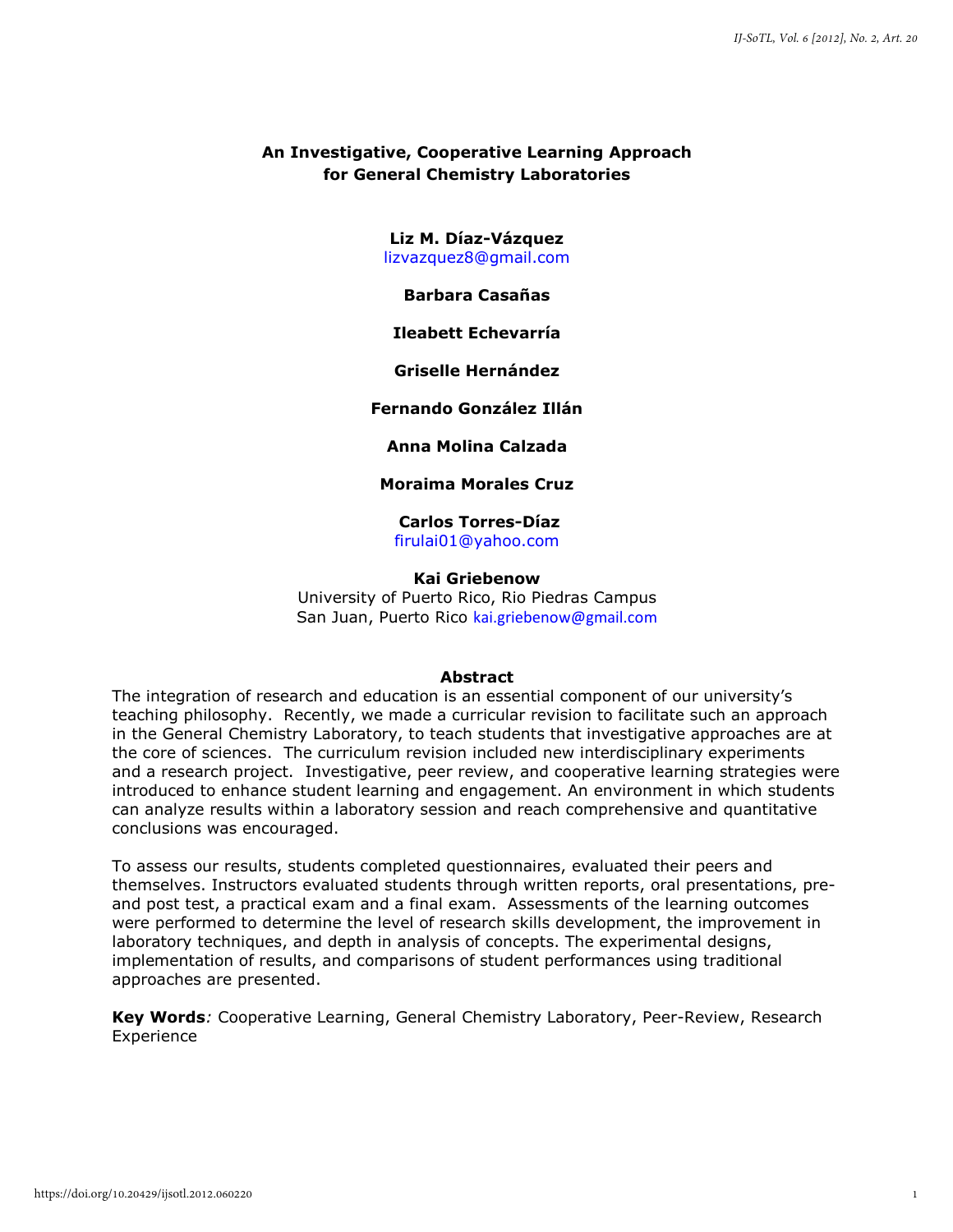# **Introduction**

During the last decades science educators have tried to integrate the practice of "doing science" in an effective way in laboratories to facilitate student learning, retention, and effective use of scientific information. Integrating research and education has long been a part of the philosophy of the faculty of Natural Sciences at the University of Puerto Rico, Rio Piedras Campus. Exposing students to research-type activities is considered a vital part of any course of studies within the natural sciences. Undergraduate research experiences help retain students, increase graduation rates, and prepare the future workforce for increasingly competitive jobs. According to Lackey, Baltman & Bentley (1993) and Adami (2006), undergraduate research experiences increase student interest in science careers and sustain and confirm plans for graduate education in science. Drapper (2004) and Arnold (2003) have shown various positive aspects that research experiences bring to undergraduate student development. For example, after participating in a research experience, students report an increased confidence in their ability to design and carry out research plans.

However, at our campus undergraduate research experiences were limited to either research in a scientific laboratory in the graduate program or few upper level laboratories. As a result, most of the students that participated in the available research experiences are students in their third or fourth year, when most of the participants had already decided on pursuing a science major and already determined post-college educational and/or employment plan. In addition, junior students often have problems locating a suitable research group because researchers frequently prefer more senior level and experienced students. Also, frequently only the students with the best performance in college coursework are selected because they often have fellowship support. This further limits the development of students who do not do well in the classical course and test type setting. In addition, these research experiences are limited to the number of students that research faculty can accept in their laboratories (in our department we have around 20 research faculties that would be available for roughly 300 chemistry majors).Finally, the quality of undergraduate education within research laboratories can differ significantly depending on how much care is given to further their development in the research group environment. As one result, the traditional model of undergraduate research used at our university is not easily accessible for the majority of students in their first and second year of study and the research experiences differed substantially in quality. To increase the number of undergraduate students with suitable research exposure, we incorporated appropriate guided research experiences in laboratory courses at different levels of our undergraduate curriculum.

In this article we present the results of one of our approaches to revise our General Chemistry Course curriculum in order to provide research experiences to beginning undergraduate science students. Specifically we will describe a research experience that was introduced in the second part of the General Chemistry Laboratory course.

A challenge in these endeavors was the largely inadequate equipment situation in key laboratories preventing necessary conceptual and curricular changes from being implemented. Recently, the Department of Chemistry received a grant from the U.S. Department of Education MSEIP Program which drastically changed this situation by allowing upgrading the equipment in all (four) General Chemistry Laboratories. Since the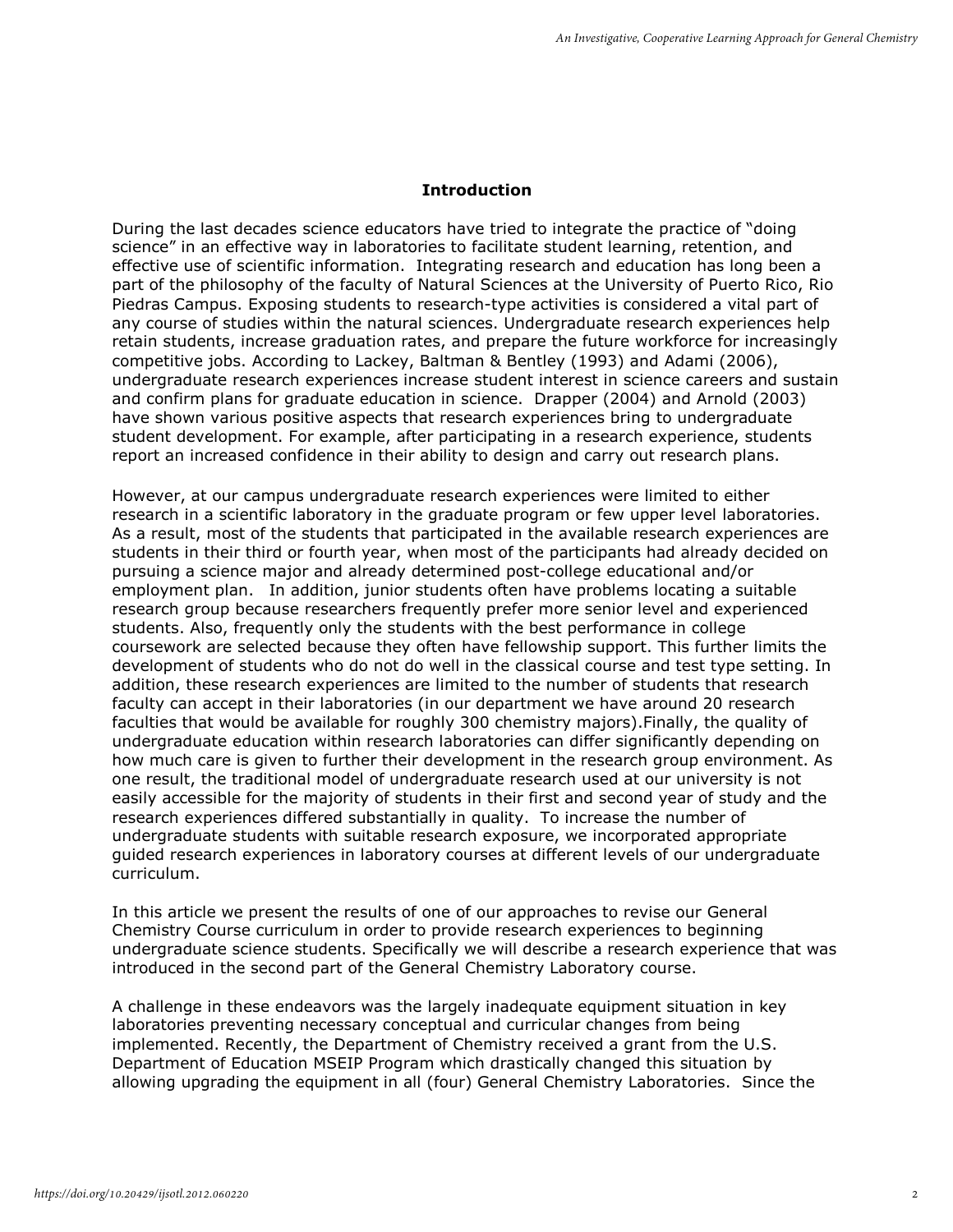new equipment (MeasureNet® systems) allows for fast data acquisition and analysis, we were able to start increasing the content and complexity of experiences in the laboratory. It enabled us to transform the General Chemistry Laboratory from a quite classical format to one that prepares students for requirements and skills commonly encountered in chemical or other research. To accomplish this goal we trained the faculty and graduate students in the use of this equipment, developed and optimized new experiments, supported tutoring and mentoring measures, and installed a rigorous system to measure learning outcomes.

In our curricular revision it was important to acknowledge that General Chemistry students constitute a quite heterogeneous group. General Chemistry students are enrolled in various academic programs and interested in a variety of fields, such as, biology, physics, mathematics, engineering, and medicine. At this early stage of their education they often lack understanding of the importance of chemistry and research skills within their respective fields of interest. In response to this problem and taking advantage of the new technology, we included inquiry-based interdisciplinary laboratory experiences and a research project in our General Chemistry Laboratory Curriculum. These experiences were designed to further student understanding of the importance of molecular sciences in various areas and at the same time teach fundamental concepts that previously were being taught in a more traditional "follow the recipe" manner. In each of these new experiences, components and skills of experimental methodologies, design and theoretical concepts were introduced in order to prepare the students for the final guided-inquiry research project. In this last experience of the laboratory, the undergraduate students are required to contribute their own ideas to the selection of a suitable research project. They executed the experimental design and data analysis to test scientific hypotheses.

Our expectation was that interdisciplinary laboratory experiences and a research project would provide the students with the opportunity to draw connections between technical disciplines thus allowing them to experience science as a continuum rather than a set of discrete disciplines. The inclusion of inquiry-based interdisciplinary experiences and the research project in the General Chemistry Laboratory allowed more than 200 first year science students to acquire a common set of laboratory skills and techniques, practice experimental design, and participate in a team experience.

# **Participants**

General Chemistry has a total enrollment of about 800 students per semester divided into 32 laboratory sections of 25 students each. Ten sections were used as experimental sections. In order to compare the performance of the different sections, a sample of 400 randomly selected General Chemistry students was taken, 200 from the experimental sections and the remaining 200 from selected control sections. Of these students, 17% were chemistry majors, 47.75% were biology majors, and the other 35.25% consisted of students with majors in general sciences, science education, and nutrition, among others. A 90.5% of the students were taking the course for the first time, and 9.5% took it for the second or more times. A 59% of the students were freshmen, 20.25% were sophomore, and the remaining 20.75% were junior or higher. In our sample, 70% of the students came from private high schools and 30% from public schools. In the experimental section, the students performed the new inquiry based experiments and the research project. The control sections were taught in the traditional (non inquiry) way.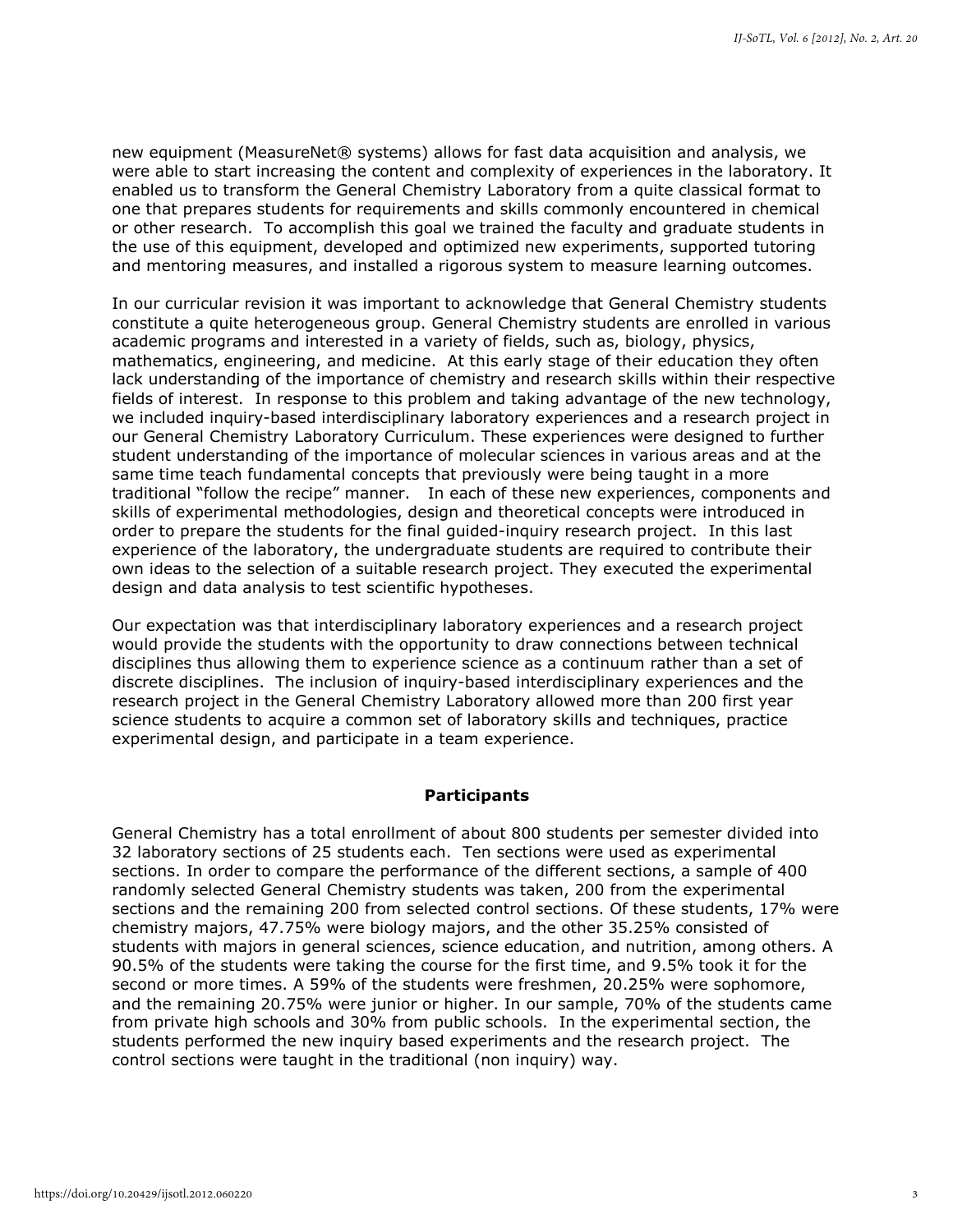# **Overview of the Experiences**

The experiences were developed in order to allow the students to be more actively involved in the construction of their knowledge and practice science using investigative, discoverybased, open-ended processes, with opportunities for designing experiments built on previous observations. Cooperative and peer-review teaching/learning strategies were used to encourage students to work together to achieve a common goal. In addition, by engaging students in cooperative learning we expected that the research experience would lead to the development of higher level thinking skills, greater intrinsic motivation, improved interpersonal skills, positive attitudes towards learning, and heightened selfesteem as documented by Dornyei (1997) and Slavin (1995). We were seeking to provide the five conditions to promote effective cooperative learning according to Johnson, Johnson, & Smith (1998): positive interdependence, promotive interaction, exchange of necessary resources as well as challenge assumptions and encourage one another to achieve their goals, use relevant interpersonal and small group skills (development of social skills), and regular group processing.

The second part of the General Chemistry laboratory is a course in which the students meet three hours weekly during eleven weeks. At the beginning of the semester each experimental section was divided into groups of four students who worked together during the whole semester. In the experimental section during the first six weeks new laboratory experiences were included to prepare the students for the research project. These experiences ranged in the level of difficulty from initially guided inquiry experiences to an open inquiry experience with a minimum of faculty guidance, the research project, as the last experience of the course. During the initial experiences different teaching strategies were used to facilitate the learning process of the students. In each of the laboratory experiences students were introduced to scientific process, research and team skills, and required as homework to work this component of their research project. Table 1 shows laboratory experiences used during the semester.

| <b>Experience</b>                                                                       | <b>Scientific concepts introduced</b>                                                                                                                              |  |  |
|-----------------------------------------------------------------------------------------|--------------------------------------------------------------------------------------------------------------------------------------------------------------------|--|--|
| <b>EXCEL/Data Analysis</b><br><b>Workshop, Introduction of</b><br>the Scientific Method | Data analysis tools, interpretation, statistics, scientific<br>procedures at a glance.                                                                             |  |  |
| <b>Dissolution Process</b>                                                              | Observation, problem identification, hypothesis<br>development, analysis of qualitative data.                                                                      |  |  |
| <b>Liquid Crystals</b>                                                                  | Literature revision, method development, analysis of<br>qualitative data.                                                                                          |  |  |
| <b>Colligative Properties</b>                                                           | Hypothesis development, analysis of quantitative data.                                                                                                             |  |  |
| <b>Enzymatic Kinetics</b>                                                               | Experimental design, data analysis (quantitative and<br>qualitative), discussion of results.                                                                       |  |  |
| <b>Titration</b>                                                                        | Literature revision, analysis of quantitative data.                                                                                                                |  |  |
| <b>Redox Reaction/Cells</b>                                                             | Hypothesis, analysis of qualitative data.                                                                                                                          |  |  |
| <b>Research Project</b>                                                                 | Use of the scientific concepts and process to propose and<br>prove a research experiment. (Literature revision,<br>observation, problem identification, hypothesis |  |  |

**Table 1.** Newly Developed Laboratory Experiences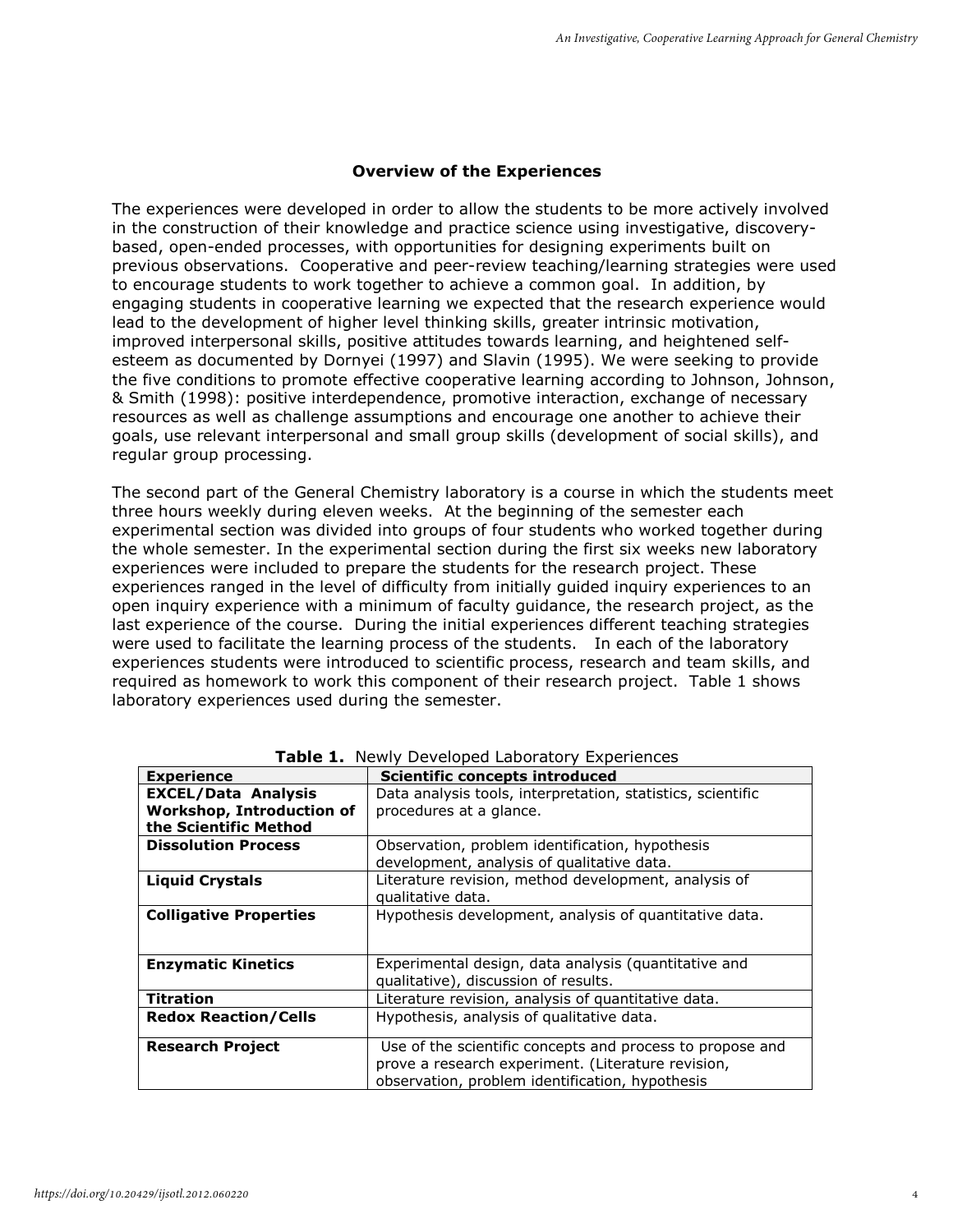| development, experimental design, collection and analysis     |
|---------------------------------------------------------------|
| of qualitative and quantitative data, discussion of results). |

Slavin's (1995) six-stage model of group investigation was adapted to perform the cooperative research project in the General Chemistry Laboratory. Each group of students chose a research topic and used the tools and techniques learned throughout the semester to perform it. At various times throughout the semester, progress reports were due for instructor feedback. After the regular laboratory experiences the students worked four laboratory periods (3 hours each) exclusively on the research project. Each of the stages of the six stage model was implemented as follows:

# **Stage 1: Identify the Topics, Form Groups, and Plan the Learning Task**

Students were organized into cooperative learning groups of four students based on their selection of partners during the first day of class. The class was instructed on different possible projects to carry out during the semester and the students selected the topic they wanted to work with. They also had the option to provide their own topic for the research project which around half of the groups did.

#### **Stage 2: Research Plan**

The background search was given as an assignment to each student to be completed individually. The topics were discussed using primary literature (journal articles found and read by the students) and different possible methods were identified. During the discussion of the methodology, students were encouraged to identify potential problems or difficulties with the selected research topic and the procedure that they proposed to perform. After those considerations, they were required to design a work plan for their research project.

#### **Stage 3: Carry out the Research**

In each of the laboratory periods assigned to conduct research, the students performed specific tasks and were guided by cooperative learning strategies. They were provided with some guidelines, evaluated and at the end shared their results. After the discussion of the procedure, the experiment was performed. The data analysis was discussed throughout the next week with short presentations from each group. This exercise allowed the students to develop analytical thinking skills and establish relationships with concepts taught previously in class. It also made it possible to identify weaknesses and failures in the chosen methods and optimize it or provide alternatives to it.

# **Stages 4 and 5: Prepare the Groups for the Written Report and the Final Oral Class Presentation**

The final report was required to be written in a scientific article format. An introduction and methodology was turned in advance to be revised by the instructor. After the short oral presentation had taken place, the written reports were distributed to other groups to be evaluated. After that, they were finally graded by the instructor. The best works were selected for presentation in a final symposium.

#### **Stage 6: Evaluation of the Group Components and Written Report**

Since according to Lanigan (2008) individual accountability and group goals are factors that contribute to the achievement effects of cooperative learning, several measures were used in evaluating student success. Therefore, students were given a combination of individual and group grades.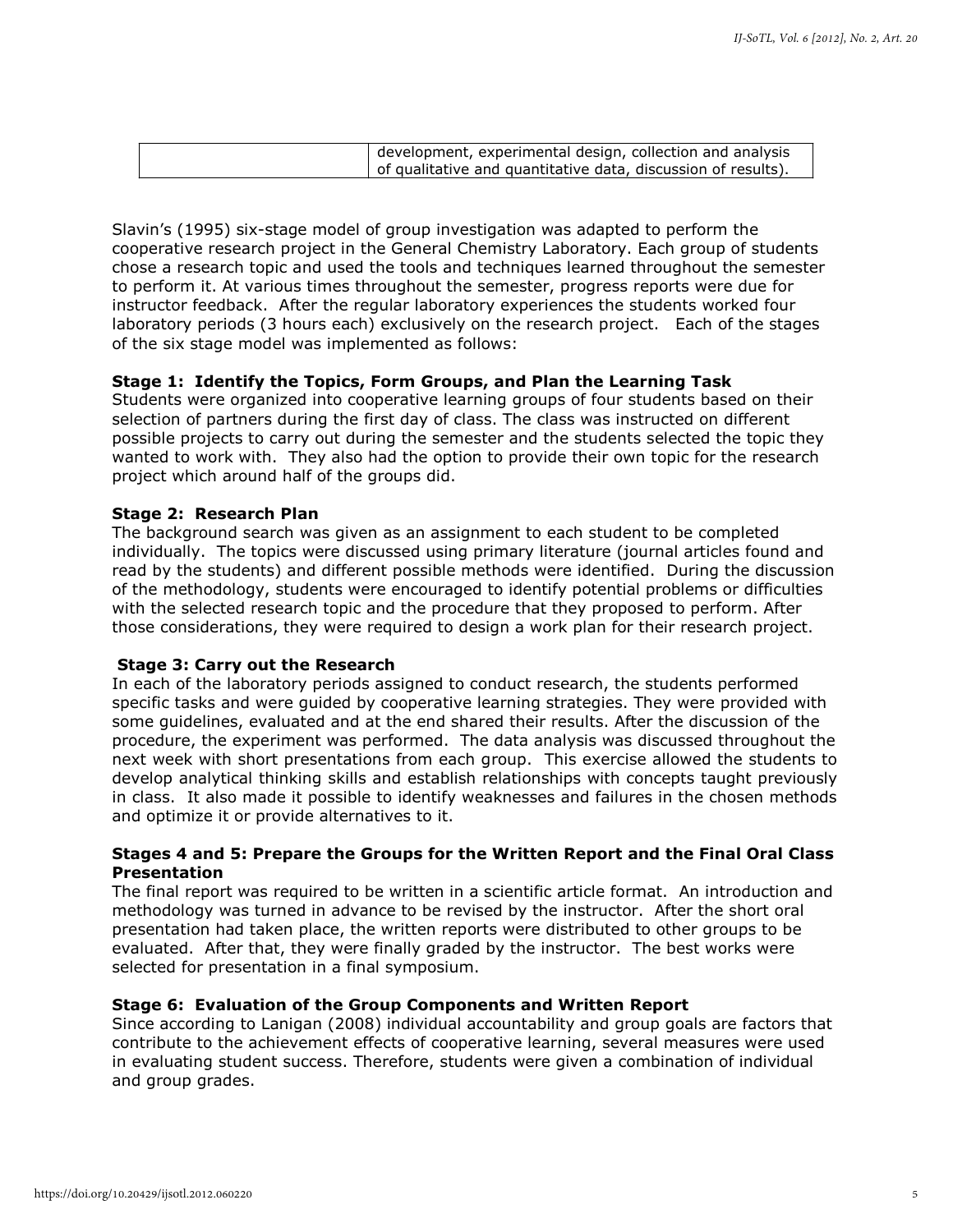# *Individual Grades*

# *Peer- and Instructor-Review on Student Role Performance*

As part of the research project, each member received a specific role for the facilitation of the team work. At the end of the semester, students received a rubric to evaluate the performance of their peers and themselves accounting for 10% of the final report grade. Each student had the opportunity to evaluate each other student in the group according to a set of different criteria on a scale from 1 to 10. These rubrics evaluate student contributions to the progress of the research project, laboratory report, and overall participation for the entire semester. It assigns scores for criteria, such as, responsibility, punctuality, motivation, among others. These peer reviews were confidential and submitted directly to the instructor. The maximum amount that could be awarded to each member of the group was 120 points.

The written report was also evaluated using peer-review strategies. This exercise exposed the students to the critique from their peers and required them to analyze data obtained by other groups in order to make suggestions about how to present, interpret, and carry out the necessary calculations. After the peer-review process the instructor evaluated the written report and student performance during the research laboratory periods using developed rubrics.

# *Oral Test and Laboratory Report*

An oral test was performed to assess the involvement of each member of the research groups. This test evaluated how much the students knew about the procedure they followed, the theory behind the experiment, and the interpretation of the results obtained. Despite the requirement of one report per group, the final grade was assigned individually depending on the evaluation of the performance previously done by their peers. The research project report was one of the three reports that the students had to submit during the semester.

# *Practical Exam*

At the end of the semester each student was required to take a practical exam to evaluate their laboratory skills. In it they have to perform basic procedures that are use in the laboratory: preparation of solutions, titrations, use adequately the routine instrumentation and calibrated glassware, In addition they are evaluated by their data collection, analysis and interpretation skills.

# **Group Grades**

# *Oral Presentation and Final Laboratory Report*

By the end of the project, the students performed an oral presentation in front of their fellow students and faculty members. This presentation covered the methodology they used to do the experiment and their results. At the beginning of the semester, each student received a guideline for the final written and oral report and the rubric that was later used for grading their work. The group grade obtained contributed 20% to the final laboratory grade. Finally, a selected number of groups exposed orally their work in a symposium and the chemistry department faculty evaluated them. At least three faculty members evaluated each research presentation and time for questions was provided after the presentations. This prepared students in a friendly way for participation in scientific conferences which are a common method of scientific discussion and exchange.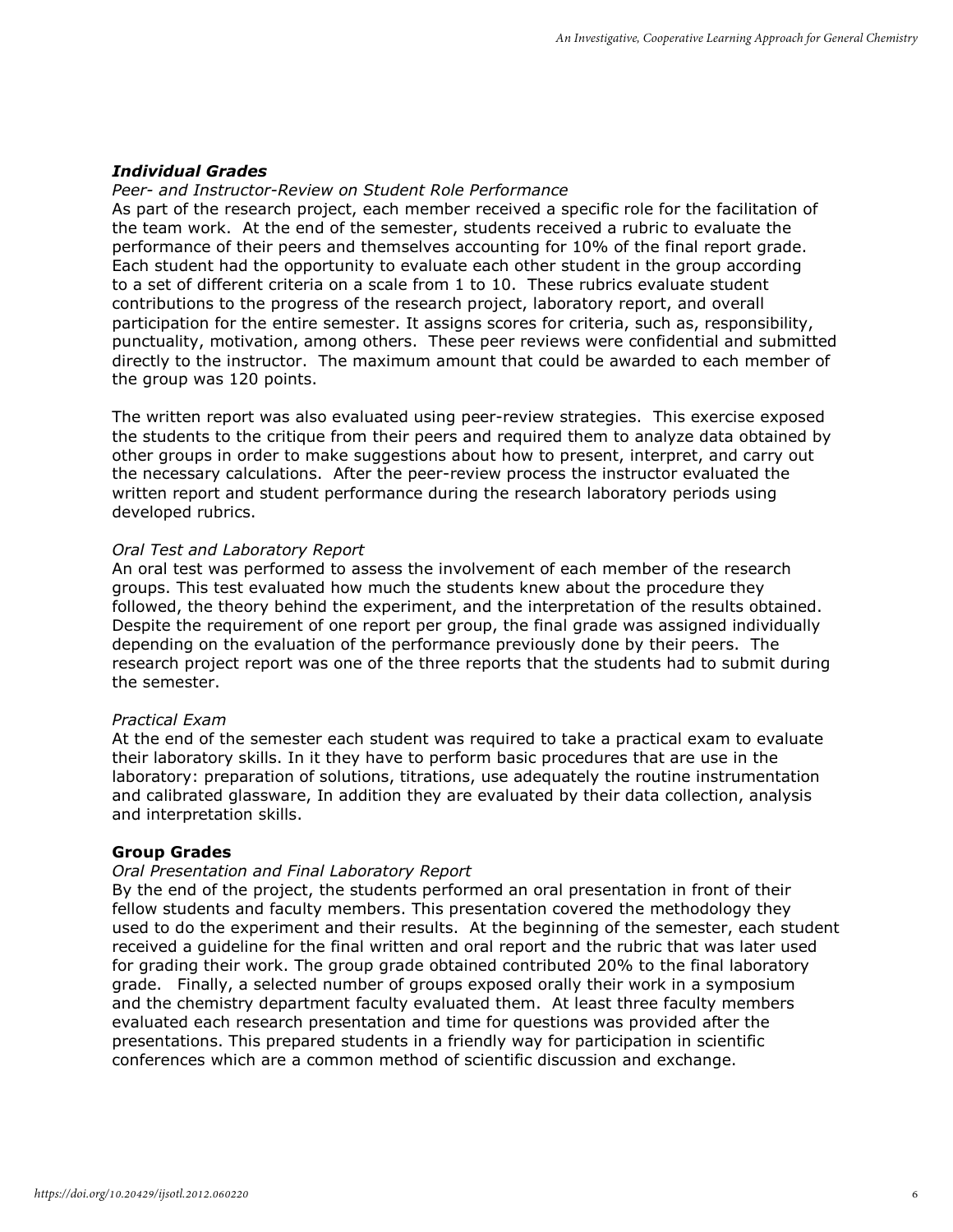# *Questionnaires*

Questionnaires, assessing student perceived knowledge or "confidence" with the process of investigation and communication while performing scientific inquiry, were given to them during the first week of class and at the end of the laboratory course. This self-reporting tool was used to assess their level of comfort with a selection of criteria. Students were asked to evaluate their level of comfort. A total of 200 students completed the pre- and 150 students the post-questionnaire. Statistical analysis was performed using SPSS software (SPSS, Chicago, IL) and the Chi-square test. Additionally, at the end of the semester, 154 students evaluated how the research project helped them to improve selected areas. Participation in all questionnaires was voluntary but participation was above 75% in all cases. Finally, students were given an opportunity to provide more detailed comments about the course. We were in particular interested in what they felt worked or not within the new laboratory experiences. Students also provided suggestions for future improvements. In addition, a focal group was performed with 5 students from each new laboratory experience.

The teaching assistants and professors of the laboratory course also answered a brief questionnaire about their perception of the impact of the research project in the students learning process and their teaching experience.

# **Results and Discussion**

In this study, we used an investigative approach together with different teaching strategies to enhance the learning process of science, technology, engineering, and mathematics students during the General Chemistry Laboratory course. The new laboratory design, in which a research project experience was included, allowed us to meet an extensive range of learning outcomes. Students gained experience in fundamental laboratory skills, such as, experiment design, preparing solutions, performing measurements, weighing, constructing and interpreting results, and graph construction and interpretation. They also got experience in using standard laboratory equipment, such as, pH meter, spectrophotometers, selective electrodes, chromatographic techniques, and volumetric glassware. At the same time the inquiry based nature of the laboratory experiences also allowed the students to discover on their own. Students in the research experience had to assume responsibility for their project and make a number of decisions on how to set up and carry out the experiment. Informal surveys of students and the practical examination results showed that after the course students felt well prepared with respect to fundamental laboratory skills expected in upper-level chemistry courses.

| <b>Topic</b>                            | Pre-<br>Questionnaire | <b>Post-</b><br>Questionnaire | <b>Net</b><br>Change |
|-----------------------------------------|-----------------------|-------------------------------|----------------------|
| Scientific method Experimental          | 4.40                  | 4.70                          | $0.30*$              |
| design Understanding chemistry          | 3.44                  | 4.59                          | 1.15                 |
| concepts                                | 3.89                  | 4.70                          | 0.81                 |
| Designing a method using the literature | 3.95                  | 4.70                          | 0.75                 |

**Table 2**. Average Student Confidence Levels in Various Areas at the Beginning and End of the Semester on a Scale from 1 to 5 (Lowest to Highest Confidence Level, Respectively).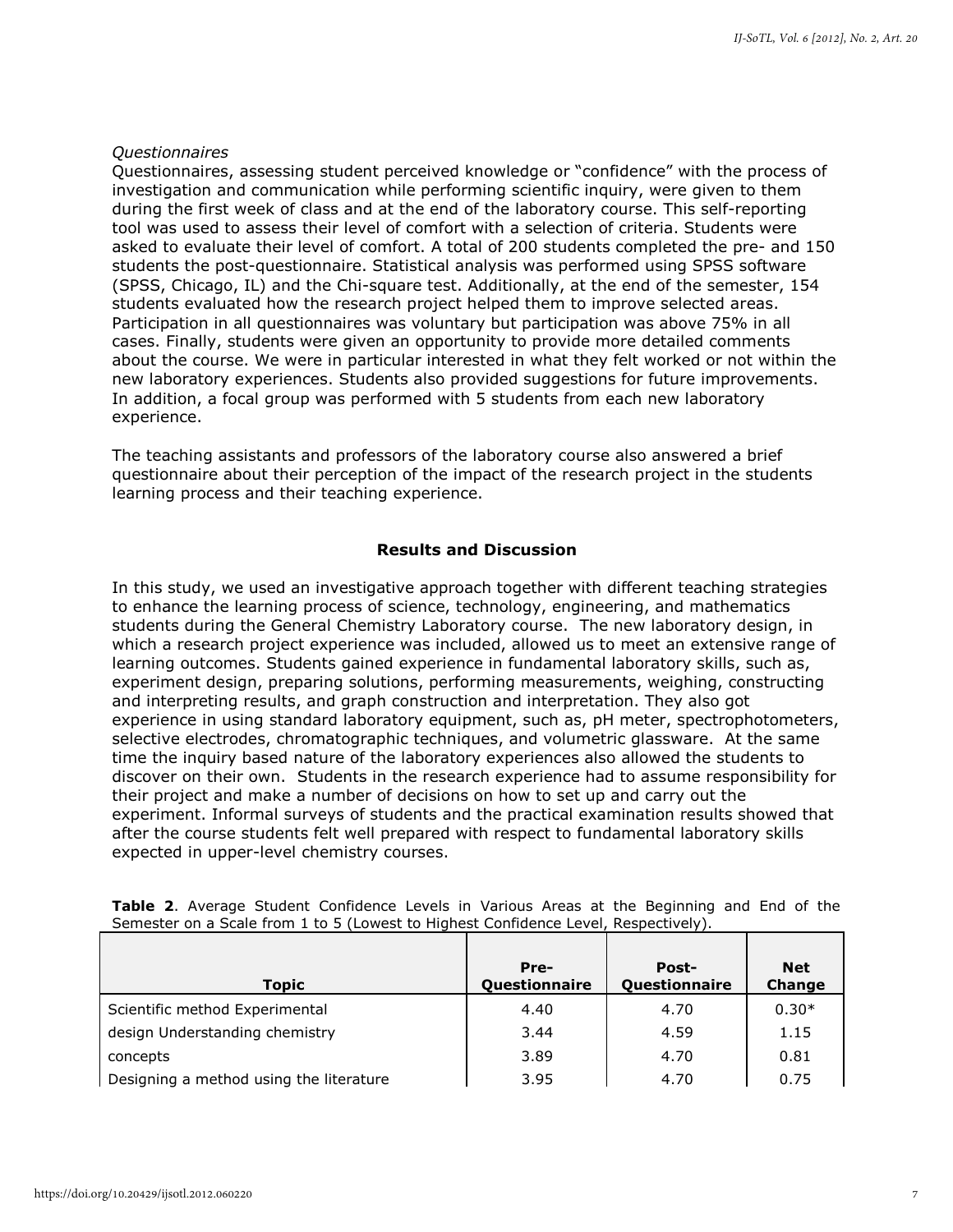| Analytical and data interpretation skills                | 4.00 | 4.67 | 0.67    |
|----------------------------------------------------------|------|------|---------|
| Formulation of conclusions based on the data             | 3.94 | 4.67 | 0.73    |
| Communicating scientific information to peers            | 4.00 | 4.50 | 0.50    |
| Literature searching and comprehension                   | 3.59 | 4.42 | 0.83    |
| Public speaking                                          | 3.77 | 4.14 | 0.37    |
| Scientific writing                                       | 3.83 | 4.42 | 0.59    |
| Commitment with research                                 | 3.95 | 4.18 | $0.23*$ |
| Motivation to do undergraduate research                  | 3.33 | 4.16 | 0.83    |
| Mastering of laboratory techniques<br>Use of instruments | 2.67 | 4.83 | 2.16    |
| (e.g. spectrophotometer, pH meter ect.)                  | 2.76 | 4.76 | 2.00    |

\* Net change statistically not significant.

The results of the first questionnaire demonstrate improvements in the level of confidence of the students with respect to all of the evaluated criteria at the beginning and at the end of the laboratory course (Table 2). Except for the two topics a statistically significant increase was found (*p* < 0.05). The biggest improvements were in areas directly related to chemistry. Smaller increases were noted in more general areas. This indicated that the students felt that they had a considerably better understanding of research after completing this laboratory experience. Increases in confidence were measured for all topics, most of them considerable, even though most of the pre-questionnaire values were already larger than three on average and some of them were even larger than four. With five being the maximum score, recording significant increases in almost every area was unanticipated. The highest increase was achieved in topics that require high order thinking and manipulative skills, such as, experimental design and mastering of laboratory techniques.

The second questionnaire revealed that the research experience promoted student confidence in their work and also reduced some of the frustrations associated with experiments that did not provide the expected results. Students also experienced a sense of ownership of the experiment knowing that they had a role in deciding how the experiment would be carried out. The survey further revealed that students felt that the experience helped them to improve their thinking, research, and team work skills (Figure 1).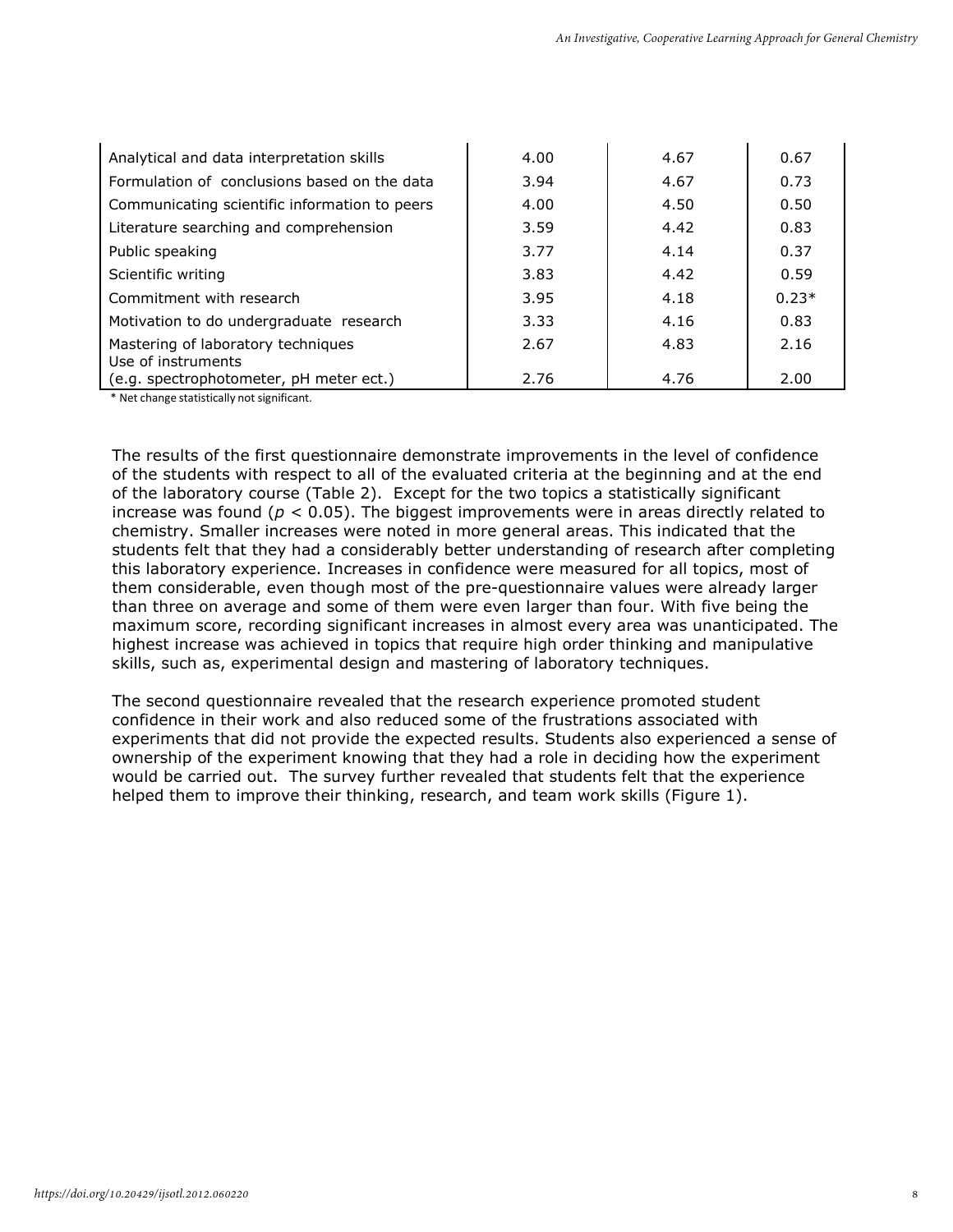

**Figure 1.** Results of the Student Evaluation of the Research Experiences

It was noticed through student comments and answers to the questionnaire that the experience provided them with the opportunity to learn critical thinking skills, improve their communication skills, develop self-respect and respect for others, change or solidify their views on ethical scientific practices, and acquired improved skills for collaborating within a team. It is important to note that questionnaires were self-reporting instruments and not true indicators of actual proficiency in any specific area. Alternative methods, such as, student grades in oral and written reports, practical exam and team work evaluations were used to determine the learning outcomes of the laboratory experience.

Students were required to prepare different reports during the laboratory course in order to improve their scientific writing, chemistry and data analysis skills. The reports allowed the students to gain experience in writing following the format of a scientific publication. The scores obtained by the students in the written reports were used to assess the impact of the new laboratory set up in the improvement of students' scientific writing and data analysis skills. Table 3 shows a comparison of the scores obtained by the students in their first and last written report in the experimental and control laboratory sections.

| <b>Table 3.</b> Comparison of the Results for the First and Last Written Report for the |  |  |  |
|-----------------------------------------------------------------------------------------|--|--|--|
| Experimental and Control Laboratory Sections                                            |  |  |  |

| Item                         | Sections |
|------------------------------|----------|
| <b>Experimental Sections</b> | _ontro'  |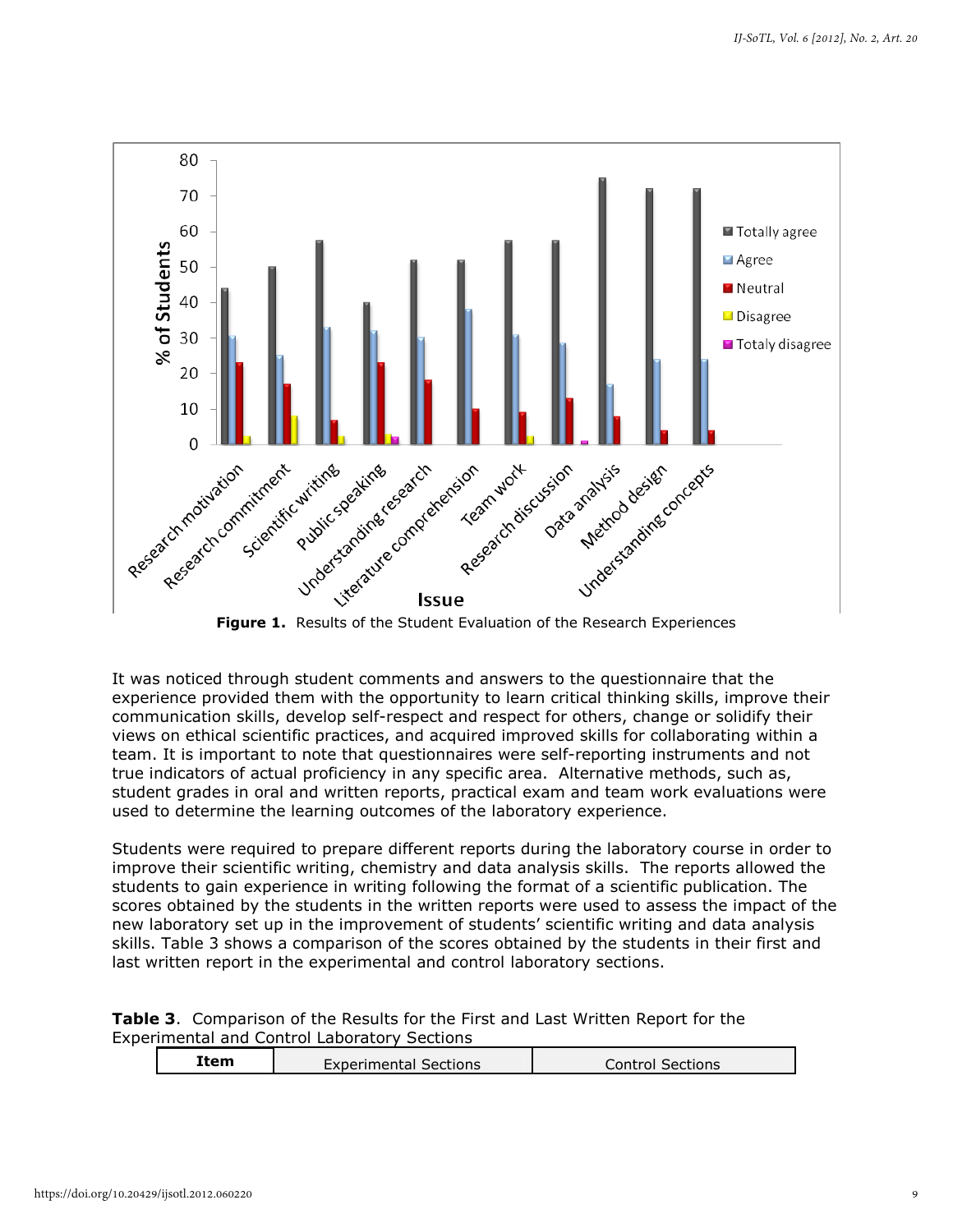|                                                       | <b>First</b><br>Report            | Last<br><b>Report</b>             |                      | <b>First</b><br><b>Report</b>     | Last<br><b>Report</b>             |                      |
|-------------------------------------------------------|-----------------------------------|-----------------------------------|----------------------|-----------------------------------|-----------------------------------|----------------------|
|                                                       | Average<br><b>Score</b><br>(4pts) | Average<br><b>Score</b><br>(4pts) | <b>Net</b><br>Change | Average<br><b>Score</b><br>(4pts) | Average<br><b>Score</b><br>(4pts) | <b>Net</b><br>Change |
| Title                                                 | 3.8                               | 3.8                               | 0.0                  | 3.7                               | 3.7                               | 0.0                  |
| Abstract                                              | 2.5                               | 3.5                               | 1.0                  | 2.5                               | 2.6                               | 0.1                  |
| Introduction                                          | 2.6                               | 3.7                               | 1.1                  | 2.7                               | 2.9                               | 0.2                  |
| Hypothesis<br>Formulation                             | 2.9                               | 3.1                               | 0.2                  | 2.8                               | 2.9                               | 0.1                  |
| Materials                                             | 3.6                               | 3.8                               | 0.2                  | 3.7                               | 3.7                               | 0.0                  |
| Methodology                                           | 3.1                               | 3.8                               | 0.7                  | 2.9                               | 2.9                               | 0.0                  |
| Tabulated<br>Data                                     | 2.9                               | 3.4                               | 0.6                  | 3.1                               | 3.2                               | 0.1                  |
| Graphical<br>Analysis                                 | 2.4                               | 2.8                               | 0.4                  | 2.5                               | 2.5                               | 0.0                  |
| Calculations                                          | 2.7                               | 3.3                               | 0.6                  | 2.5                               | 2.5                               | 0.0                  |
| Results                                               | 2.5                               | 3.4                               | 0.9                  | 2.8                               | 3.0                               | 0.2                  |
| Discussion of<br>Results                              | 2.8                               | 3.2                               | 0.4                  | 2.9                               | 3.0                               | 0.1                  |
| Conclusion                                            | 2.8                               | 3.7                               | 0.9                  | 2.7                               | 2.9                               | 0.2                  |
| References                                            | 3.6                               | 3.7                               | 0.1                  | 3.7                               | 3.9                               | 0.2                  |
| Grammar /<br>Orthography                              | 3.3                               | 3.7                               | 0.4                  | 3.5                               | 3.8                               | 0.3                  |
| <b>Average</b><br><b>Final Grade</b><br>$\frac{0}{0}$ | $74 \pm 10$                       | 87±7                              | 13                   | $75 \pm 4$                        | $77 \pm 3$                        | $\overline{2}$       |

The comparison of the average grades for the first and last written report shows a significant improvement by 13% in the experimental sections. In the control sections there was a lower improvement by 2%. These results validate the data obtained in the student questionnaire; students not only feel more confident with themselves, they actually are achieving better thinking skills and mastering of laboratory skills as demonstrated by their grades. The best improvements were obtained in the redaction of an abstract and introduction, presentation of the results, and formulation of conclusions. Interpretation of the data requires critical thought and quantitative analysis. We noticed an improvement in those skills throughout the laboratory. The nature of the research project allows students to adapt aspects of the final report to their particular interests. The nature of most of the research projects provides the students with the opportunity to better grasp connections among sciences disciplines (e.g. chemistry, biology, mathematics, and environmental science among others). An improvement in the students' ability to connect concepts among discipline was noticed in the discussion of results and formulation of conclusions presented in the final reports.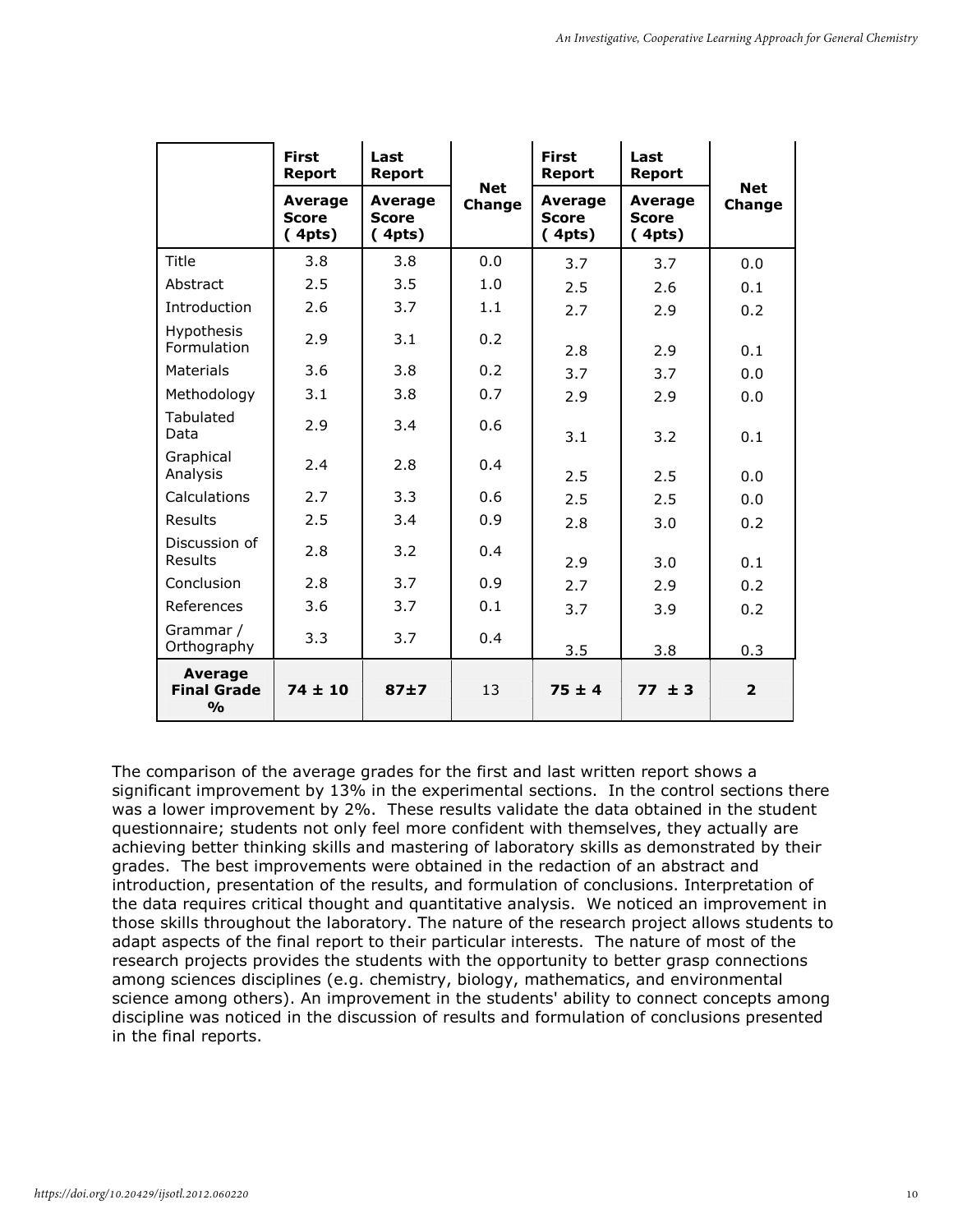A comparison of the average scores in the practical examinations and the final grade in the laboratory for the experimental and control sections was performed to evaluate students' improvement in laboratory skills. Table 4 shows the average scores in the practical examination and final percentage obtained by the students in both groups under study.

| Group                         | <b>Average Practical</b><br><b>Examination Result</b><br>(%) | <b>Average Final</b><br><b>Laboratory Score</b><br>(140pts) | <b>Average Final</b><br>Grade (%) |
|-------------------------------|--------------------------------------------------------------|-------------------------------------------------------------|-----------------------------------|
| <b>Experimental</b>           | $85 \pm 15$                                                  | $115 \pm 26$                                                | 82                                |
| <b>Control</b><br>$70 \pm 25$ |                                                              | $108 \pm 23$                                                | 77                                |

**Table 4**. Comparison of Experimental and Control Sections Practical Examination Results and Final Laboratory Scores.

The comparison of the experimental and control sections showed that the higher impact was observed in the practical skills gained by the students. The average scores obtained in the practical examinations reveal that students in the experimental sections achieve a better performance in their practical laboratory skills. In terms of the final scores obtained in the whole laboratory the difference between both groups' scores was less drastic, although the experimental section also showed higher scores in that parameter.

Students also experienced working as part of a team in which they depended on and communicated with each other. The research project provides them with the opportunity to assume a leadership role within their group and to develop self-respect and respect for others. We introduced a peer- and self-evaluation process as a summative assessment at the end of the laboratory course (Table 5). The results of these evaluations indicated that the majority of the groups worked properly and most of the students were full and equal contributors to the research project. However, the results of the evaluation also indicated that some groups experienced problems in which an individual or two failed to contribute equitably to the execution of the project. In the future we will use the peer- and selfevaluation as a formative process at the middle point of the semester to identify and intervene with students who are not full contributors. In summary, the peer- and selfevaluations indicated that the students valued the cooperative environment that characterized the project.

| <b>Categories</b> | <b>Average Score</b><br>(10 points each) |
|-------------------|------------------------------------------|
| Student Role      | $8.9 \pm 0.5$                            |
| Subject Knowledge | $8.0 \pm 0.4$                            |

**Table 5.** Average Results of Peer-evaluation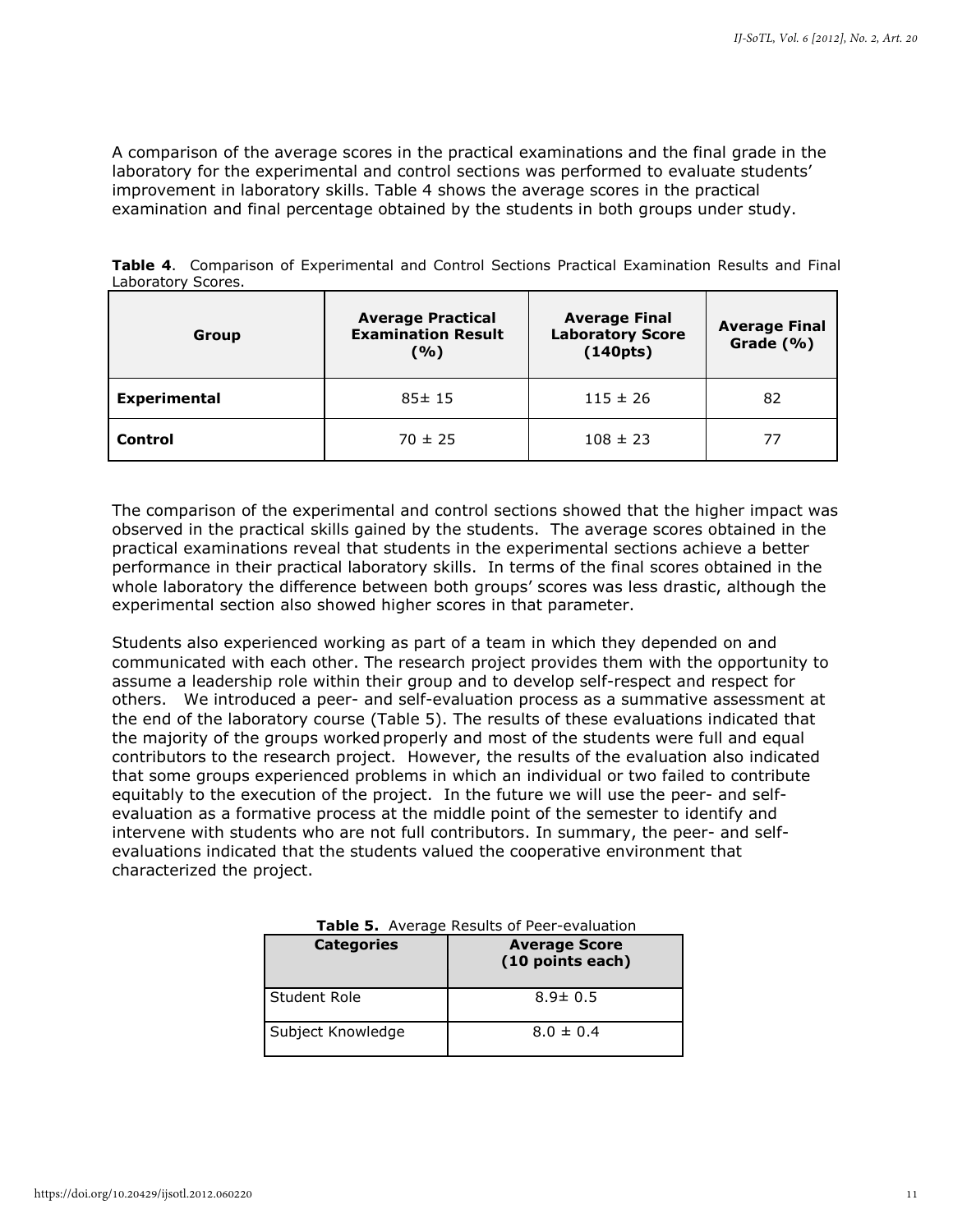| <b>Work Quality</b>                          | $8.3 \pm 0.4$ |
|----------------------------------------------|---------------|
| Contribution                                 | $9.1 \pm 0.4$ |
| Group Integration                            | $7.2 \pm 0.2$ |
| Attendance                                   | $8.9 \pm 0.3$ |
| Punctuality                                  | $8.8 \pm 0.5$ |
| Responsibility                               | $9.0 \pm 0.3$ |
| Social Skills                                | $8.8 \pm 0.2$ |
| Criticism Attitude                           | $9.0 \pm 0.2$ |
| Communication Attitude                       | $9.4 \pm 0.3$ |
| Motivation                                   | $9.1 \pm 0.4$ |
| <b>Total Score Average</b><br>$(120$ points) | 105           |

When comparing the research project laboratory experience with others during the semester, students rated it as the better and a more complete experience. They felt that they are part of and responsible for their learning process. They also felt independence to follow lines of inquiry as needed and believe that this type of laboratory experience helped them to acquire a better mastering of laboratory skills. The students preferred the new laboratory design, they expressed that not knowing the expected results was more like being a authentic scientist, and valued the opportunity to repeat tests. A majority of participants described the experience as challenging and demanding by having the responsibility of being in charge, rather than simply following instructions. Some suggestions for improvement from the students included having more interactions between groups and provide more time to perform the project.

Ten teaching assistants and professors, that previously taught the laboratory in the traditional way and also taught the experimental section during our research, answered a short questionnaire about the impact of the research project on the teaching and learning process (Table 6). The results of the questionnaire, evidence that instructors favor the new research experience. They considered that bigger impact of the research project is the improvement of students' learning of practical skills and mastering of laboratory techniques*.*  Almost all the instructors mentioned that the research experience is an excellent teaching strategy that generated a challenge in terms of preparation and time.

**Table 6.** Impact of the Research Project on Student Skills as Judged by Professors and Teaching Assistants on a 1 (Minimum) to 10 (Maximum) Scale.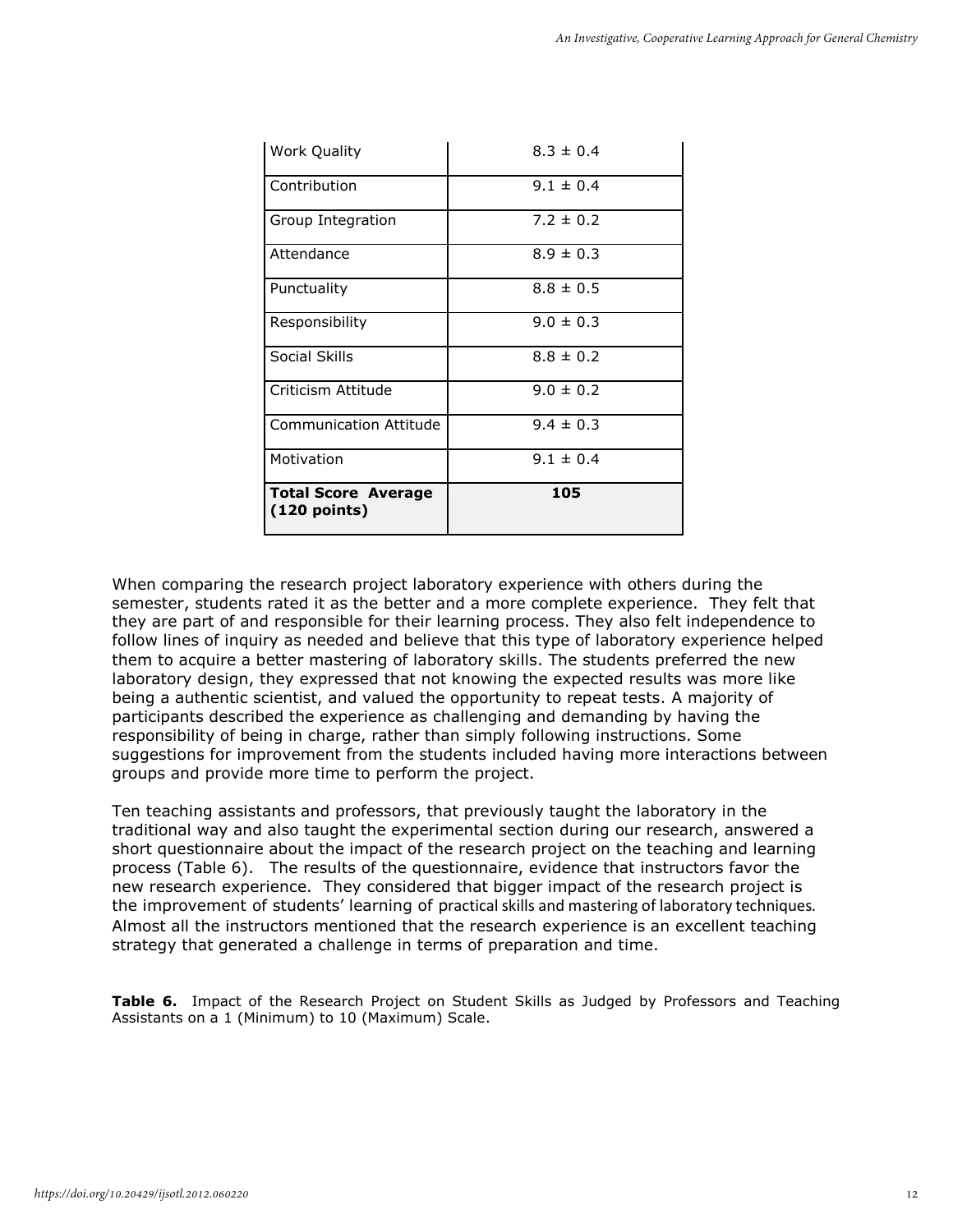| Question                                                                | 10<br>Average score<br>pts maximum) |
|-------------------------------------------------------------------------|-------------------------------------|
| 1. Does the research project improve the teaching and learning of       |                                     |
| Practical skills and mastering of laboratory techniques                 | 10.0                                |
| Chemical concepts                                                       | 8.0                                 |
| Literature searching and comprehension                                  | 9.0                                 |
| Scientific method                                                       | 9.5                                 |
| Experimental design                                                     | 8.5                                 |
| Analytical and data interpretation skills                               | 8.5                                 |
| Formulation of conclusions based on the data                            | 8.0                                 |
| Communicating scientific information                                    | 9.0                                 |
| Scientific writing                                                      | 9.0                                 |
| 2. Do you prefer the research project over traditional experience?      | 8.0                                 |
| Motivation to do undergraduate research and interest in STEM<br>careers | 9.0                                 |
| Student learning of the science process                                 | 8.5                                 |
|                                                                         |                                     |

# **Conclusions**

The results revealed that the new laboratory experiences and teaching strategies helped the students to better understand the chemical concepts involved in the laboratory course. In addition, the students presented better perception and mastering of technical skills, data analysis, and interpretation. It also seems that the laboratory experience increased the interest of the students in research. The research experience allowed the students to practice "higher order thinking skills". The specific objectives of our curricular revision, to teach the basic techniques used in the chemistry laboratory and to use these techniques in the research project in a cooperative learning group environment, were accomplished. The laboratory design, which includes a research experience, emphasizes the process associated with scientific discovery and ensures student engagement by offering ownership of the project. Furthermore, students learn to communicate scientific data effectively through both written and oral presentations. This laboratory experience allowed us to improve the learning of chemistry by STEM students through the combination of active and cooperative learning. It was found that this experience was preferred by students and instructors and improved the teaching and learning environment as reveled by the offered questionnaires.

# **References**